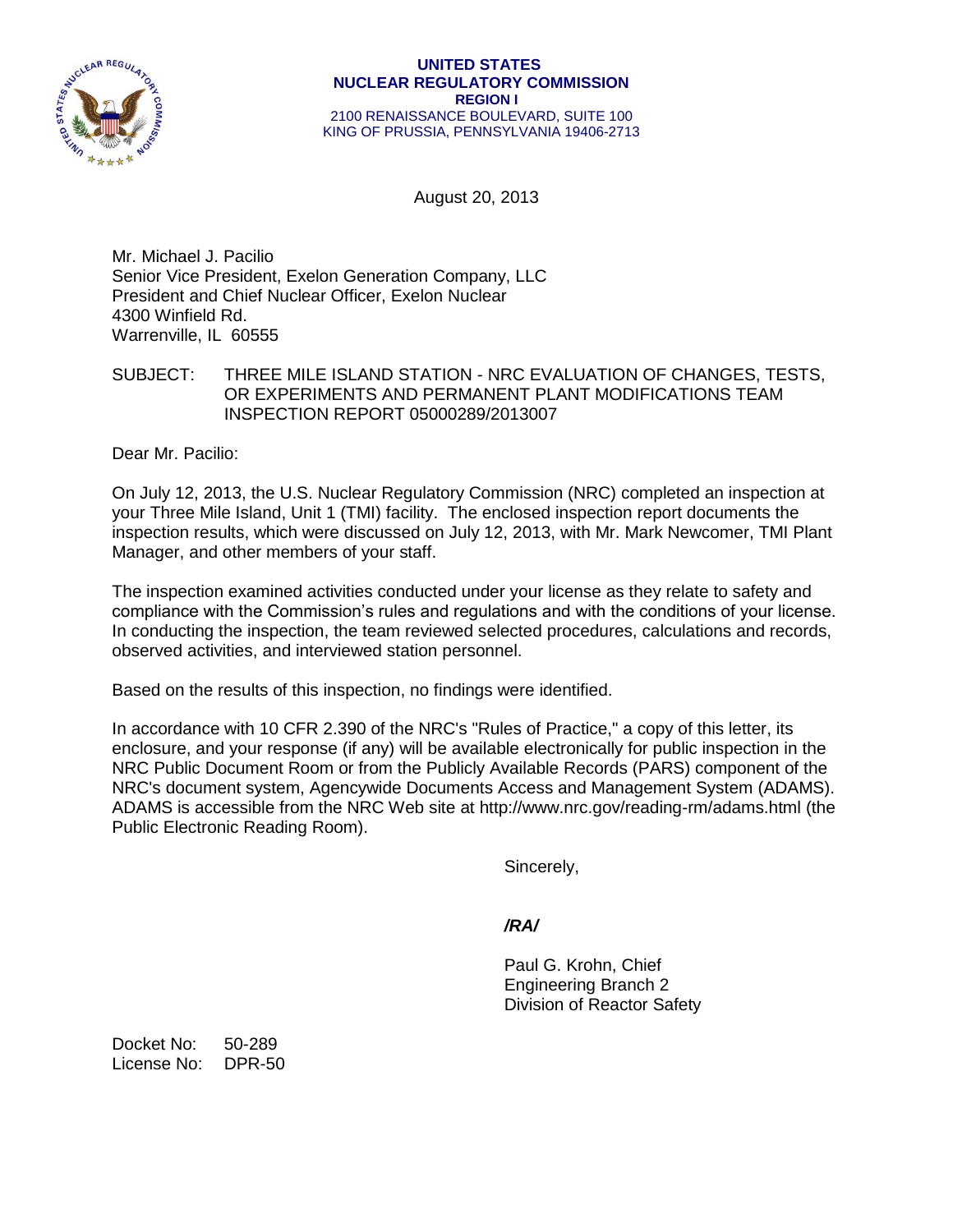M. J. Pacilio 2

Enclosure: Inspection Report 05000289/2013007 w/ Attachment: Supplemental Information

cc: Distribution via ListServ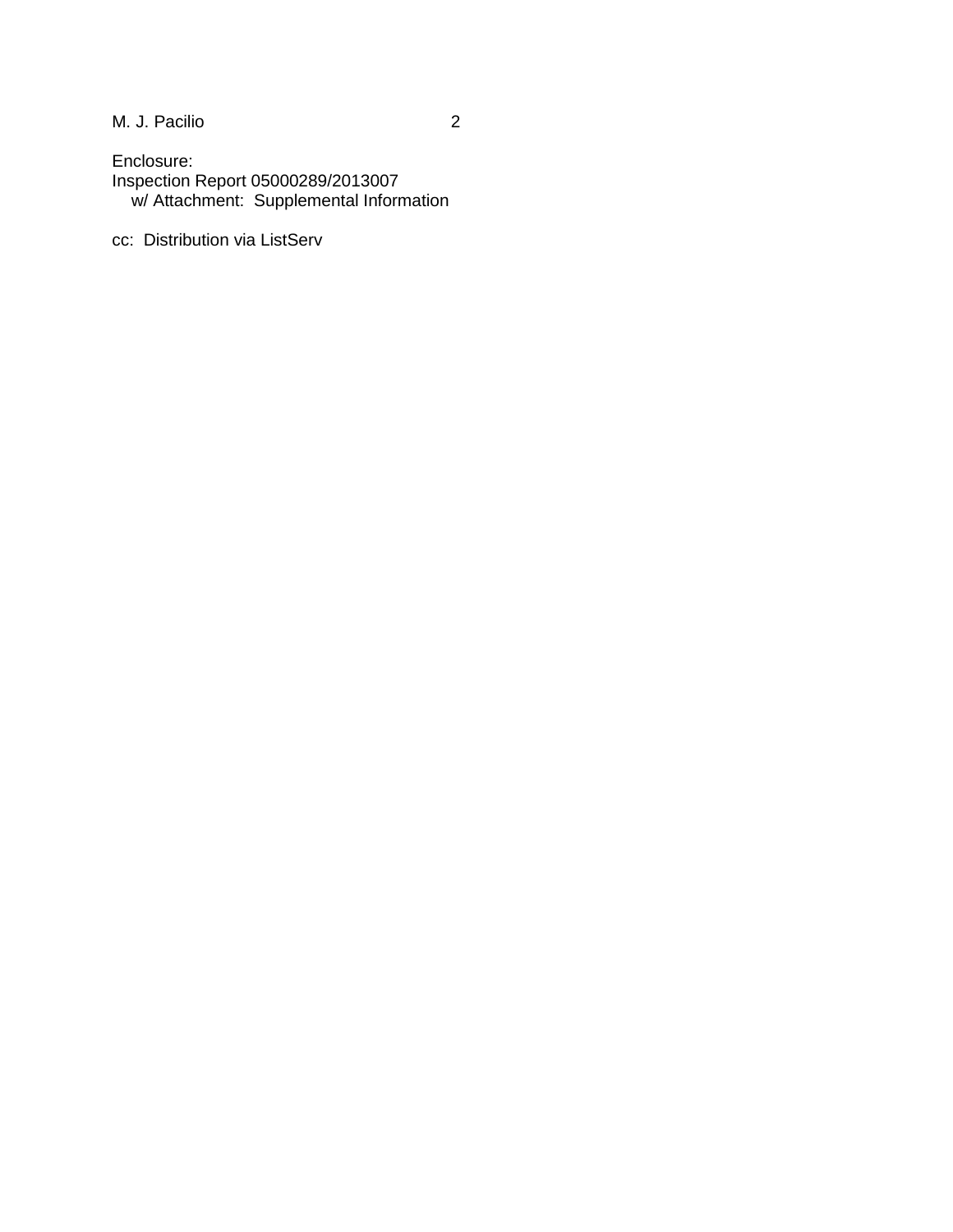M. J. Pacilio 3

Distribution w/encl:<br>W. Dean, RA W. Dean, RA (R1ORAMAIL Resource)<br>D. Lew, DRA (R1ORAMAIL Resource) D. Lew, DRA (R1ORAMAIL Resource)<br>D. Roberts, DRP (R1DRPMAIL Resource) D. Roberts, DRP (R1DRPMAIL Resource**)** M. Scott, DRP (R1DRPMail Resource) R. Lorson, DRS (R1DRSMail Resource) J. Rogge, DRS (R1DRSMail Resource) G. Hunegs, DRP B. Bickett, DRP A. Dugandzic, DRP T. Setzer. Acting SRI J. Heinly, DRP, RI A. Diaz, DRP, AA V. Campbell, RI OEDO RidsNrrPMThreeMileIsland Resource RidsNrrDorlLpl1-2 Resource ROPReports Resource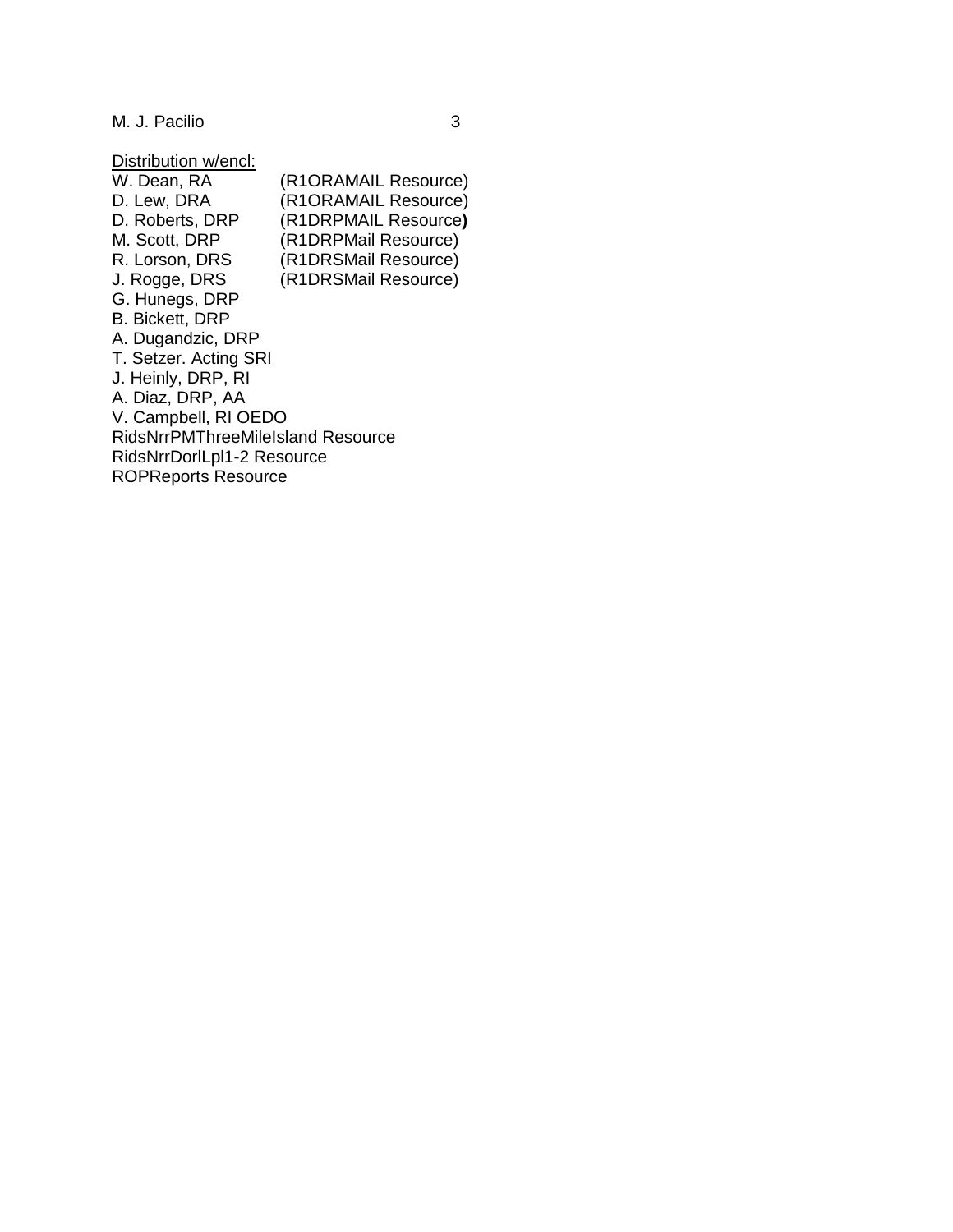Mr. Michael J. Pacilio Senior Vice President, Exelon Generation Company, LLC President and Chief Nuclear Officer, Exelon Nuclear 4300 Winfield Rd. Warrenville, IL 60555

## SUBJECT: THREE MILE ISLAND STATION - NRC EVALUATION OF CHANGES, TESTS, OR EXPERIMENTS AND PERMANENT PLANT MODIFICATIONS TEAM INSPECTION REPORT 05000289/2013007

Dear Mr. Pacilio:

On July 12, 2013, the U.S. Nuclear Regulatory Commission (NRC) completed an inspection at your Three Mile Island, Unit 1 (TMI) facility. The enclosed inspection report documents the inspection results, which were discussed on July 12, 2013, with Mr. Mark Newcomer, TMI Plant Manager, and other members of your staff.

The inspection examined activities conducted under your license as they relate to safety and compliance with the Commission's rules and regulations and with the conditions of your license. In conducting the inspection, the team reviewed selected procedures, calculations and records, observed activities, and interviewed station personnel.

Based on the results of this inspection, no findings were identified.

In accordance with 10 CFR 2.390 of the NRC's "Rules of Practice," a copy of this letter, its enclosure, and your response (if any) will be available electronically for public inspection in the NRC Public Document Room or from the Publicly Available Records (PARS) component of the NRC's document system, Agencywide Documents Access and Management System (ADAMS). ADAMS is accessible from the NRC Web site at<http://www.nrc.gov/reading-rm/adams.html> (the Public Electronic Reading Room).

Sincerely,

*/RA/*

Paul G. Krohn, Chief Engineering Branch 2 Division of Reactor Safety

Docket No: 50-289 License No: DPR-50

*DOCUMENT NAME: G:\DRS\Engineering Branch 2\Kern\TMI MODS Report 2013007.docx* **ADAMS ACCESSION NUMBER: ML13233A228**

| <b>SUNSI Review</b><br>$\triangledown$ |            | Non-Sensitive |  | <b>Publicly Available</b> |  |  |
|----------------------------------------|------------|---------------|--|---------------------------|--|--|
| RI/DRS                                 | RI/DRP     | RI/DRS        |  |                           |  |  |
| DKern/PGK per<br>telecon               | GHunegs/GH | PKrohn/PK     |  |                           |  |  |
| 8/15/2013                              | 8/15/2013  | 08/20/2013    |  |                           |  |  |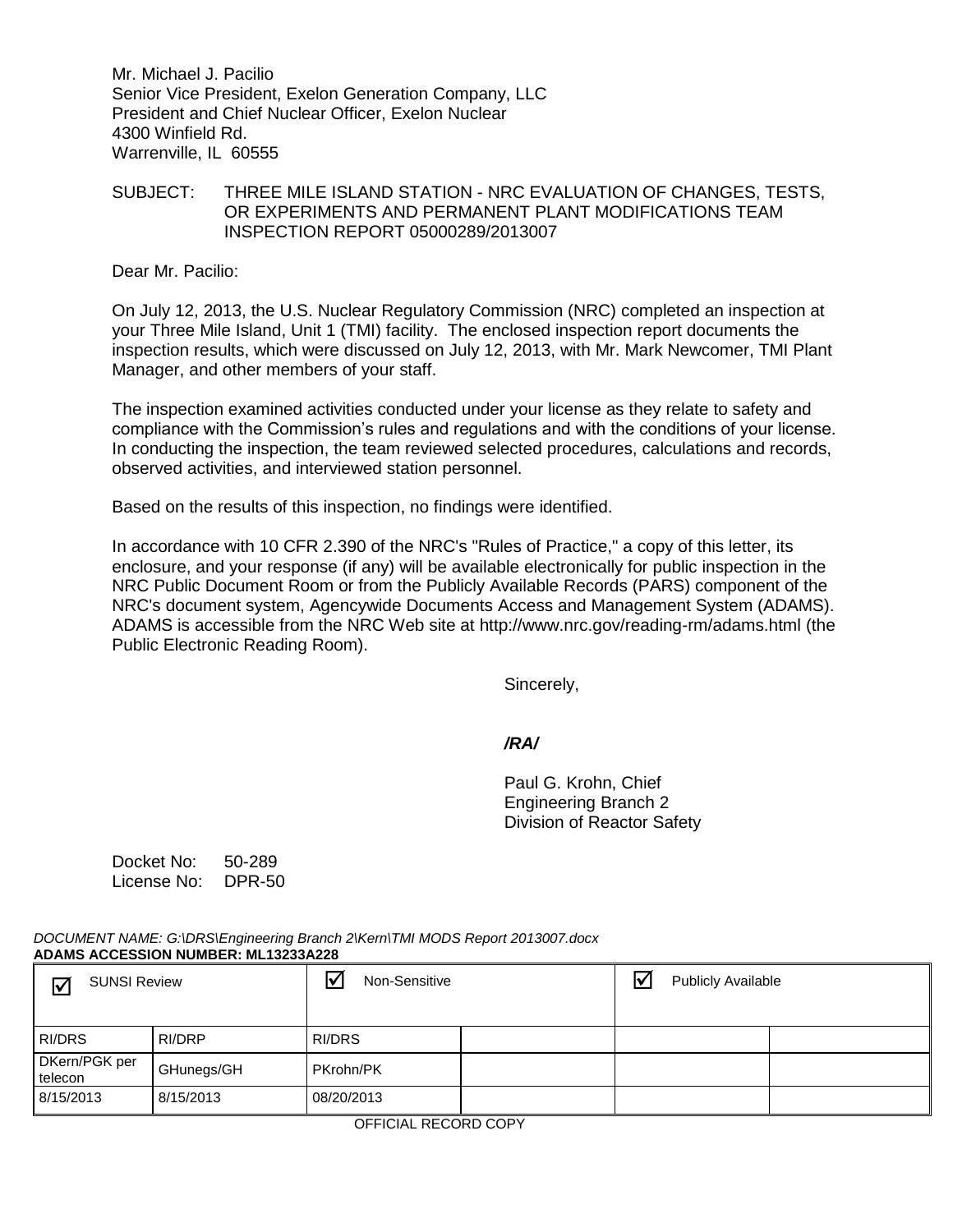# U.S. NUCLEAR REGULATORY COMMISSION

# REGION I

| Docket No.:        | 50-289                                                                                                        |
|--------------------|---------------------------------------------------------------------------------------------------------------|
| License No.:       | <b>DPR-50</b>                                                                                                 |
| Report No.:        | 05000289/2013007                                                                                              |
| Licensee:          | Exelon                                                                                                        |
| Facility:          | Three Mile Island Nuclear Power Plant                                                                         |
| Location:          | Middletown, PA                                                                                                |
| Inspection Period: | June 24 through July 12, 2013                                                                                 |
| Inspectors:        | David Kern<br>Senior Reactor Inspector<br>Division of Reactor Safety (DRS)<br><b>Team Leader</b>              |
|                    | <b>Stephen Pindale</b><br>Senior Reactor Inspector, DRS<br><b>Richard Montgomery</b><br>Project Engineer, DRP |
| Approved By:       | Paul Krohn, Chief<br><b>Engineering Branch 2</b><br>Division of Reactor Safety                                |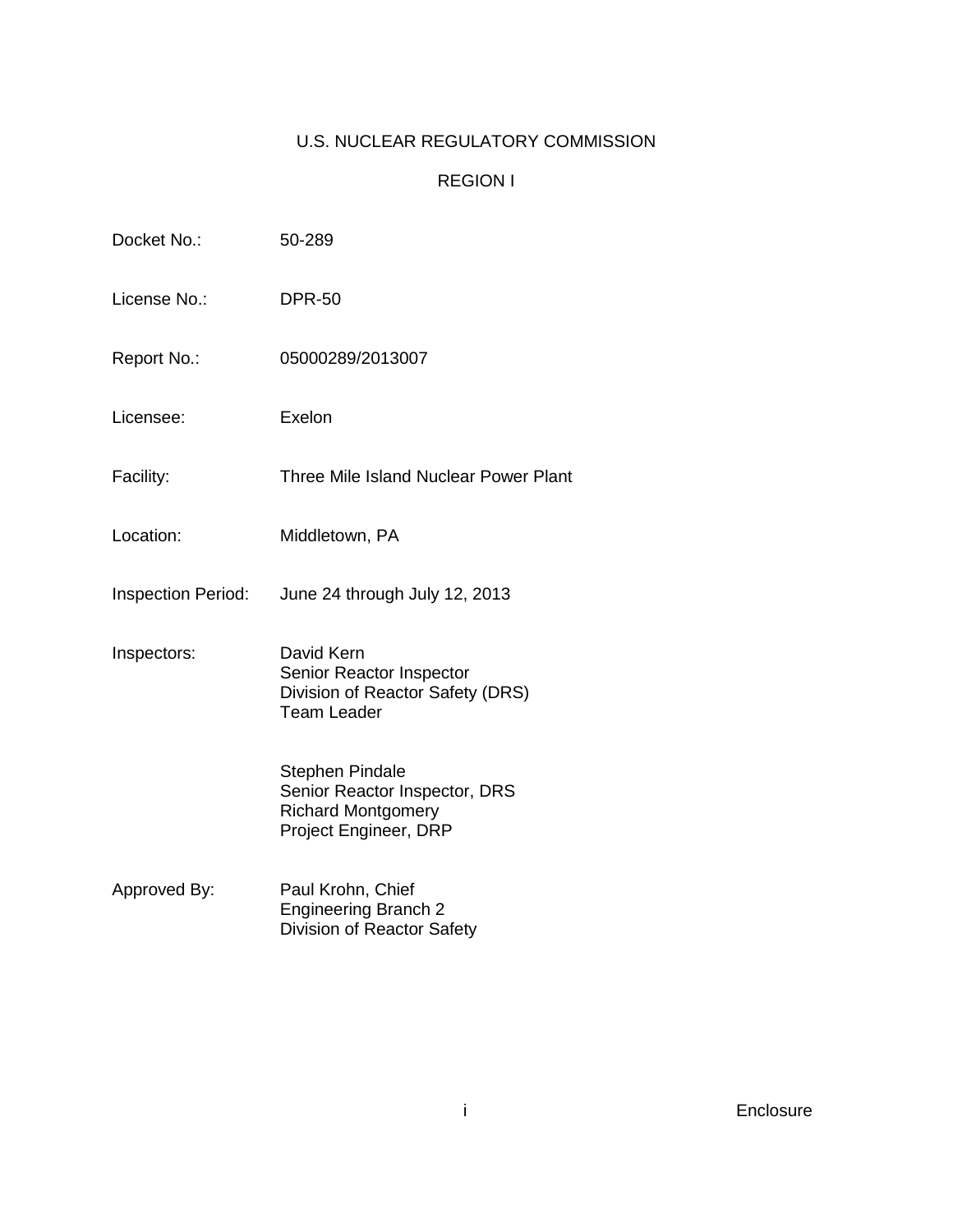## **SUMMARY OF FINDINGS**

IR 05000289/2013007; 6/24/2013-7/12/1013; Three Mile Island Nuclear Power Plant (TMI); Evaluation of Changes, Tests or Experiments, and Permanent Plant Modifications.

This report covers a two week on-site inspection period of the evaluations of changes, tests, or experiments and permanent plant modifications. The inspection was conducted by two region based engineering inspectors and one region based reactor projects inspector. No findings were identified. The NRC's program for overseeing the safe operation of commercial nuclear power reactors is described in NUREG-1649, "Reactor Oversight Process," Revision 4, dated December 2006.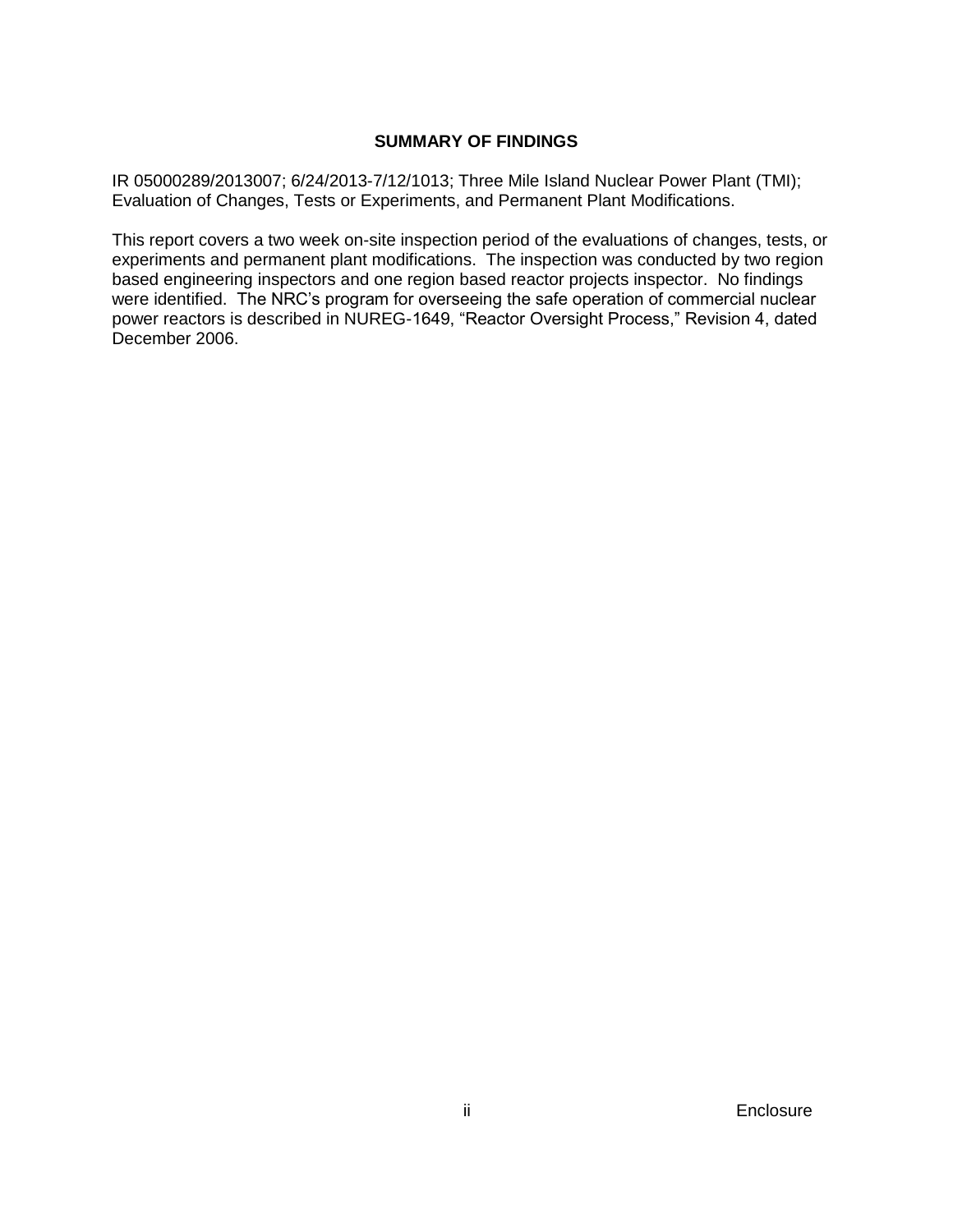## **REPORT DETAILS**

# **1**. **REACTOR SAFETY**

## **Cornerstones: Initiating Events, Mitigating Systems, and Barrier Integrity**

## 1R17 Evaluations of Changes, Tests, or Experiments and Permanent Plant Modifications (IP 71111.17)

.1 Evaluations of Changes, Tests, or Experiments (25 samples)

## a. Inspection Scope

The team reviewed five safety evaluations to determine whether the changes to the facility or procedures, as described in the Updated Final Safety Analysis Report (UFSAR), had been reviewed and documented in accordance Title 10 of the *Code of Federal Regulations* (10 CFR) 50.59 requirements. In addition, the team evaluated whether Exelon had been required to obtain U.S. Nuclear Regulatory Commission (NRC) approval prior to implementing the changes. The team interviewed plant staff and reviewed supporting information including calculations, analyses, design change documentation, procedures, the UFSAR, Technical Specifications (TS), and plant drawings to assess the adequacy of the safety evaluations. The team compared the safety evaluations and supporting documents to the guidance and methods provided in Nuclear Energy Institute (NEI) 96-07, "Guidelines for 10 CFR 50.59 Evaluations," Revision 1, as endorsed by NRC Regulatory Guide 1.187, "Guidance for Implementation of 10 CFR 50.59, Changes, Tests, and Experiments," to determine the adequacy of the safety evaluations.

The team also reviewed a sample of twenty 10 CFR 50.59 screenings, applicability reviews, item equivalency changes, commercial change packages, equivalency change packages, temporary configuration change packages, and commercial grade dedications for which Exelon had concluded that a safety evaluation was not required. These reviews were performed to assess whether Exelon's threshold for performing safety evaluations was consistent with 10 CFR 50.59. The sample included design changes, calculations, and procedure changes.

The team reviewed the safety evaluations and screenings that Exelon had performed and approved during the time period covered by this inspection that had not been previously reviewed by NRC inspectors. All safety evaluations since the last modifications inspection were reviewed, and the screenings and applicability determinations selected were based on the safety significance, risk significance, and complexity of the change to the facility.

In addition, the team compared Exelon's administrative procedures used to control the screening, preparation, review, and approval of safety evaluations to the guidance in NEI 96-07 to determine whether the procedures adequately implemented the requirements of 10 CFR 50.59. The reviewed safety evaluations and screenings are listed in the Attachment.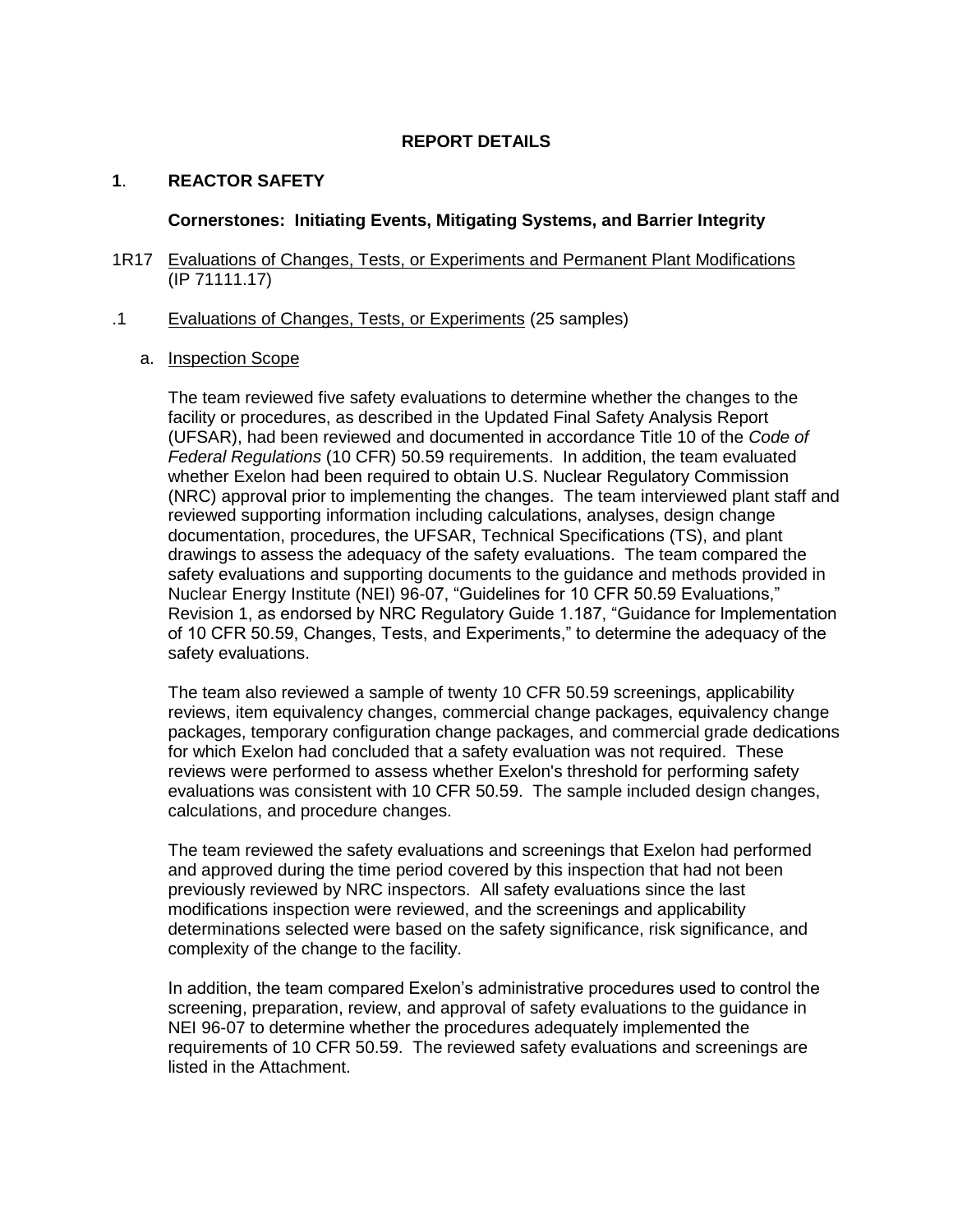## b. Findings

No findings were identified.

## .2 Permanent Plant Modifications (12 samples)

## .2.1 Equivalent Pressure Switch for FW-PS-29A

## a. Inspection Scope

The team reviewed equivalent change TM 11-00571-000, which modified the alarm function of components connected to the output of the 1A feedwater pump governor oil pressure switch (PS29A). This pressure switch had been recently replaced; however, Exelon discovered that certain switch contacts opened instead of closing upon decreasing governor oil pressure. As a result, annunciator M-2-2 and a computer point did not respond as expected to governor oil pressure signals. This modification changed annunciator M-2-2 and computer point S2045 to alarm on decreasing oil pressure when PS29A output contacts opened instead of when they closed. The redundant features associated with PS29B still alarmed on decreasing oil pressure and therefore that pressure switch was not changed.

The team reviewed the modification to verify that the design and licensing bases had not been degraded by the reversed contacts. The team interviewed the responsible engineer and reviewed associated evaluations to verify that the modified configuration was consistent with existing design assumptions. The team reviewed the associated procedures and drawings to ensure the necessary changes were implemented. The 10 CFR 50.59 screening determination associated with this modification was reviewed as described in section 1R17.1 of this report. The documents reviewed are listed in the Attachment.

b. Findings

No findings were identified.

## .2.2 Alternate Once-Through Steam Generator Tube Stabilizer

## a. Inspection Scope

The team reviewed equivalent change TM 11-00543-000, which permitted the use of a standard full-length stabilizer for specific tube locations in the once-through steam generators (OTSG), as opposed to the hybrid design stabilizer. The purpose of tube stabilizers is to maintain the structural integrity of a tube that has shown indications via eddy current testing, such that in the presence of flow-induced vibration the tube does not completely sever. The hybrid design incorporated a solid alloy rod along the length of the assembly in combination with strand wire rope cables, and was designed for installation along the periphery of the OTSG grid and for tubes with indications in the top span of the tube. Due to installation interference issues, this modification evaluated the use of the standard full-length stabilizer. The 30 degraded tubes affected by this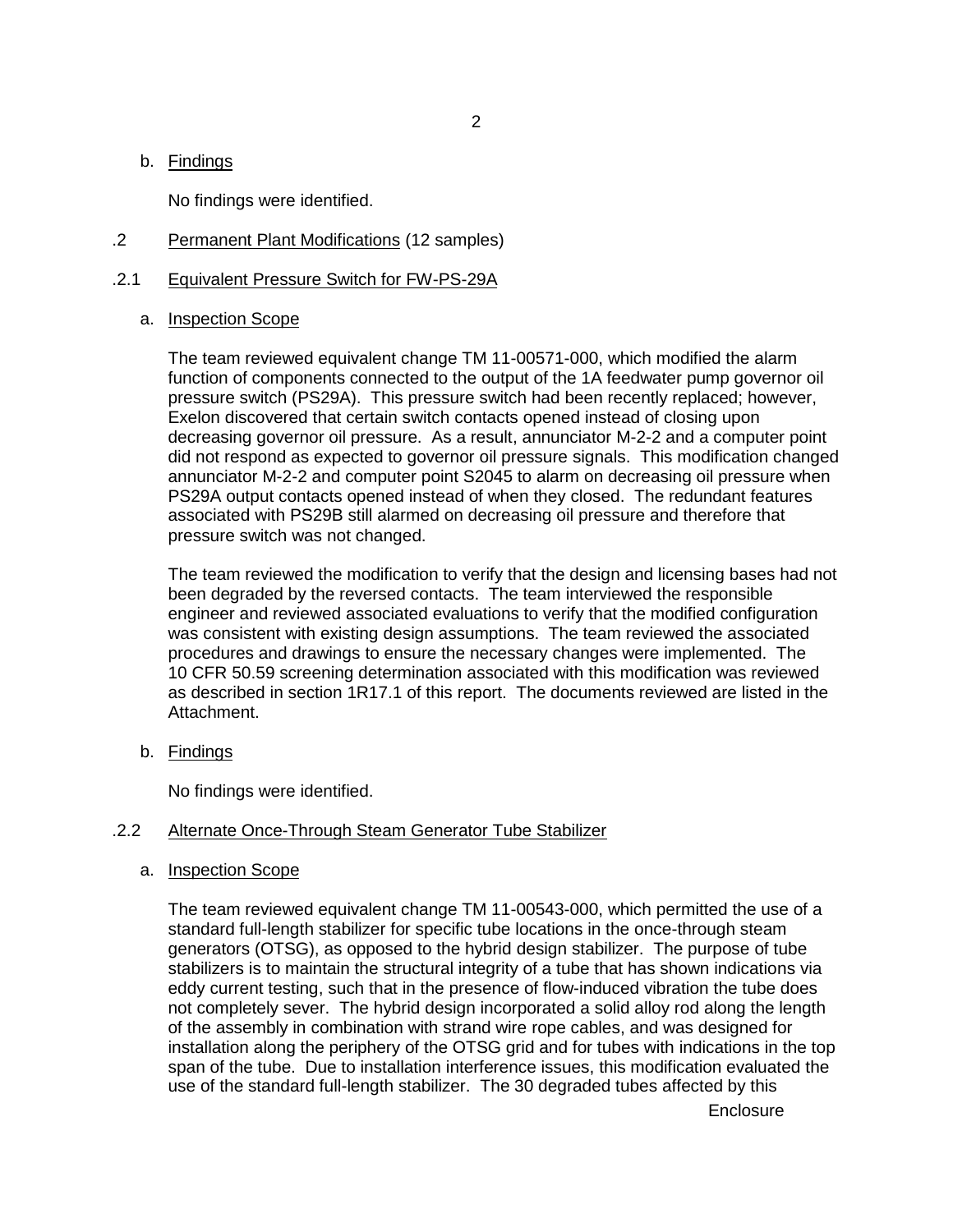modification did not have indications in the top span of the tubes. The associated analysis accepted the use of this stabilizer for two operating cycles. The team reviewed the modification to verify that the design and licensing bases had not been degraded by the use of the alternate OTSG tube stabilizer. The team interviewed the responsible engineers and reviewed the associated evaluations to verify that the modified configuration was consistent with existing design assumptions. A sample of postinstallation tests of the OTSG tube stabilizers was reviewed to verify the integrity of the installed components. Also, the team reviewed Exelon's current plans to initiate actions to further assess the alternate configuration beyond the two operating cycles permitted by this modification. The 10 CFR 50.59 screening determination associated with this modification was reviewed as described in section 1R17.1 of this report. The documents reviewed are listed in the Attachment.

b. Findings

No findings were identified.

## .2.3 MU-V-16A/B Multiple Spurious Operation Modification

## a. Inspection Scope

The team reviewed modification TM 12-00331-000, which modified make-up system valves MU-V-16A and MU-V-16B to address a specific multiple spurious operation (MSO) scenario, MSO Scenario 53 (spurious motor-operated valve operation, and wireto-wire short(s) bypass torque and limit switches). Previously, only the open function for these valves was addressed for this scenario. This modification implemented a similar circuitry modification to provide defense-in-depth to protect the valves while being closed for the same postulated scenario. Specifically, the valves' torque and limit switches were electrically repositioned to the ground side of their respective close contactor coils, and sleeving was applied to jumpers within the valve motor control center buckets to add protection for a postulated localized motor control center fire.

The team reviewed the modification to verify that the design and licensing bases had not been degraded by repositioning the torque and limit switches. The team interviewed the responsible engineer and reviewed associated evaluations to verify that the modified configuration was consistent with existing design assumptions and regulatory requirements. Operation and design of similar valves to evaluate whether the valves were the team also reviewed the appropriately protected for the same MSO scenario. Drawings were reviewed to verify that the necessary updates were implemented, and post-modification testing was reviewed to verify that the testing confirmed acceptable valve operation. The 10 CFR 50.59 screening determination associated with this modification was reviewed as described in section 1R17.1 of this report. The documents reviewed are listed in the Attachment.

## b. Findings

No findings were identified.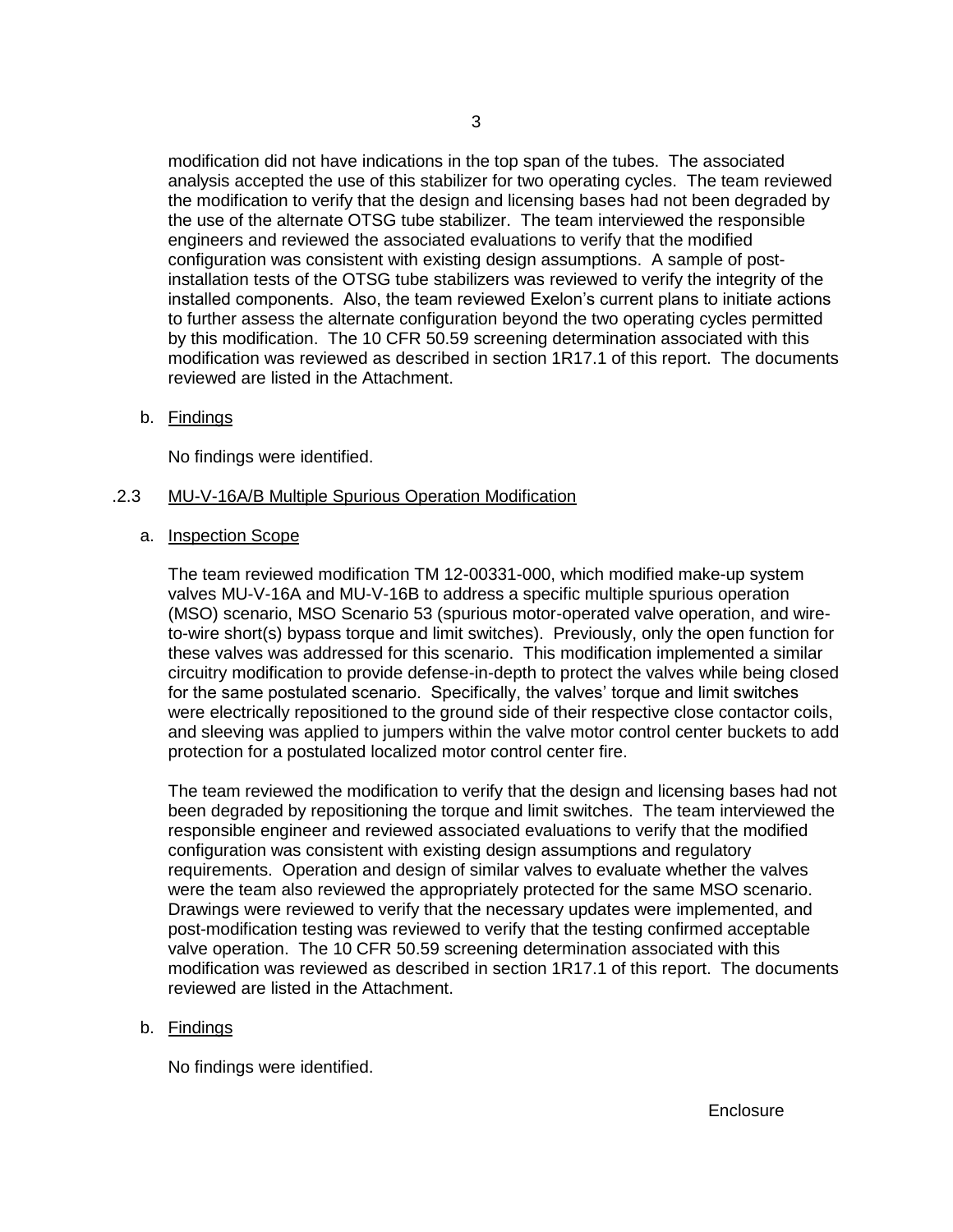## .2.4 Engineered Safeguards Actuation System Alternating Current (AC) Relay Replacement

#### a. Inspection Scope

The team reviewed modification TM 12-00471-002, which was designed to replace the engineered safeguards actuation system (ESAS) relays. The existing relays were problematic (e.g., armature misalignment, abnormal buzzing, high resistance contacts) and are expected to be discontinued. The project scope for this modification included replacement of 238 relays. At the time of this inspection, one upgraded ESAS relay had been installed, which was implemented via modification TM 12-00534. Each relay or relay group will be implemented via a separate modification number, which is a submodification to parent modification TM 12-00471-002.

The team reviewed the modification to verify that the design and licensing bases had not been degraded by the relay replacement modification. The team interviewed the responsible engineer and reviewed associated evaluations to verify that the modified configuration and relay operating characteristics were consistent with design assumptions. The team conducted a walkdown to observe a mockup relay installation that was performed prior to implementing the work package, as well as a walkdown of the installed replacement relay in ESAS Cabinet 4A. Drawings requiring revision due to the modification were reviewed to verify appropriate changes were made, and postmodification test results were reviewed to verify that the testing confirmed acceptable relay installation and operation. The 10 CFR 50.59 screening determination associated with this modification was reviewed as described in section 1R17.1 of this report. The documents reviewed are listed in the Attachment.

b. Findings

No findings were identified.

#### .2.5 Issue Nuclear Service Pump In-Service Testing Flow Accuracy Calculation

### a. Inspection Scope

The team reviewed equivalent change TM 11-00031 that issued calculation C-1101-541-E420-037. TMI implemented this modification to evaluate the Nuclear Service Closed Cycle Cooling Water pump in-service testing quarterly flow accuracy and to prove that the flow accuracy satisfied the American Society of Mechanical Engineers (ASME) Operations and Maintenance (OM) code requirement of two percent of full scale. While the design basis was changed, no physical plant changes were made by this modification.

The team reviewed the calculation to verify that the design bases, licensing bases, and performance capability of the Nuclear Service pumps (NS-P-1A/B/C) had not been degraded by the modification. The team interviewed design engineers and reviewed associated calculations, evaluations, and issue reports to verify that the modification adequately determined that the current design was capable of meeting the ASME OM code requirements for flow measurement accuracy. The 10 CFR 50.59 screening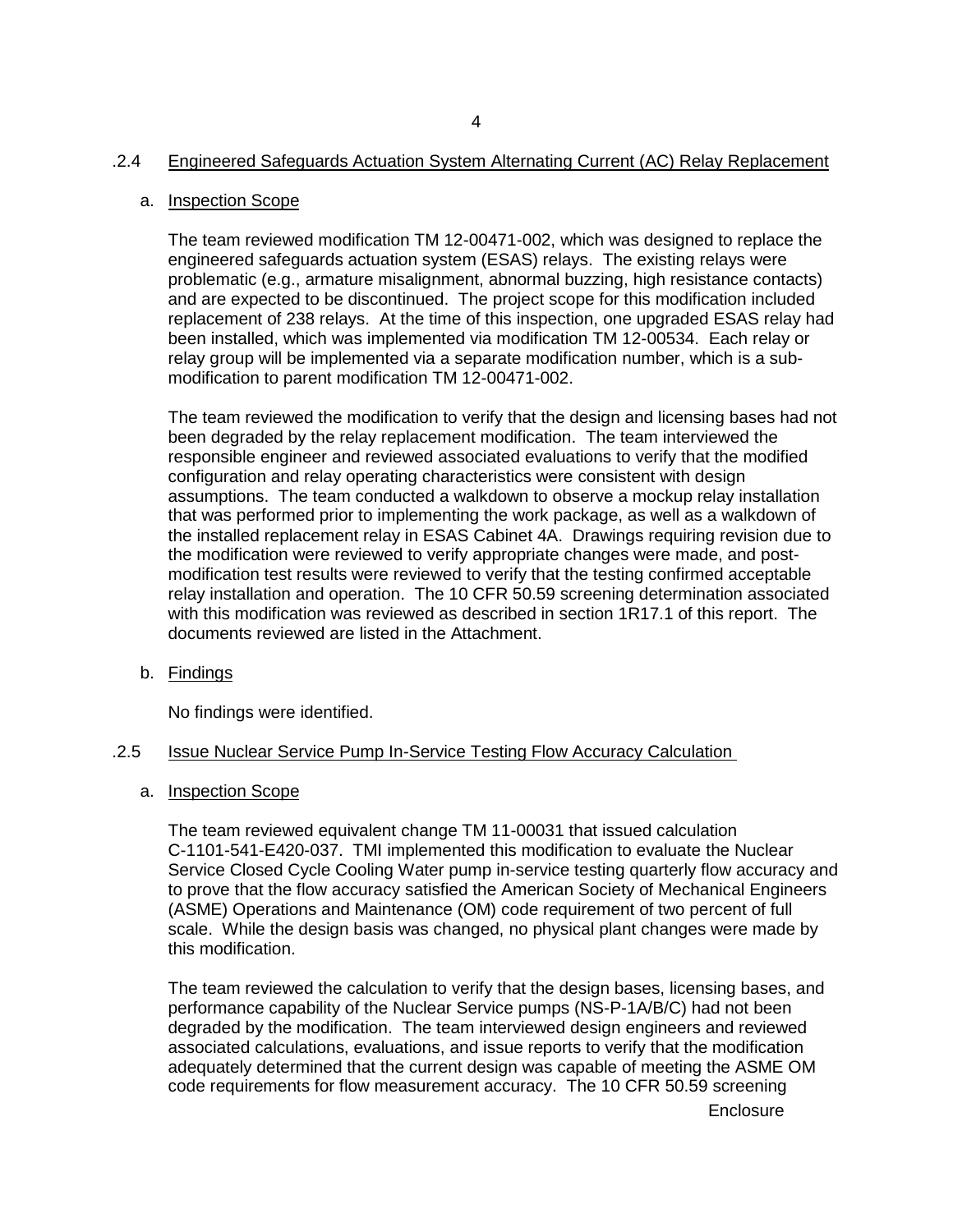determination associated with this modification was reviewed as described in section 1R17.1 of this report. The documents reviewed are listed in the Attachment.

#### b. Findings

No findings were identified.

#### .2.6 Replacement Valve for DF-V-23A/B

#### a. Inspection Scope

The team reviewed Item Equivalency Change (IEC) TM 11-00085, which permitted, the replacement of the currently installed and obsolete single poppet diesel fuel oil tank foot valve (Dover OPW Part Number 85) with the manufacturer's new recommended double poppet foot valve (Dover OPW Part Number 86-0033). The double poppet design provided redundancy for holding the prime in the system and was recommended for installation in applications where the valve is not easily accessible.

The team reviewed the modification to verify that the design bases, licensing bases, and performance capability of the diesel fuel oil tank foot valves would not be degraded by the modification. The team interviewed design engineers and reviewed associated calculations, evaluations, drawings, and issue reports to verify that the modified configuration was consistent with existing design assumptions. The team also reviewed IEC TM 09-00689, which was superseded by this IEC to ensure that a complete re-evaluation was performed. The 10 CFR 50.59 screening determination associated with this modification was reviewed as described in section 1R17.1 of this report. The documents reviewed are listed in the Attachment.

b. Findings

No findings were identified.

#### .2.7 Diesel Generator Ventilation Calculation Revision

a. Inspection Scope

The team reviewed equivalent change TM 12-00005, which involved a revision to the Emergency Diesel Generator (EDG) ventilation calculation (C-1101-831-5360-002). Revision 0 of this calculation incorrectly assumed that EDG room fans AH-E-29A/B needed to be manually restarted after a Loss of Offsite Power (LOOP). The calculation assumed it would take an operator 20 minutes to manually restart the fans. However, fans AH-E-29A/B run continuously during normal operation and start automatically upon an EDG start following a LOOP. No manual operator action was necessary to start these fans. Therefore, the scope of this calculation revision was to remove the 20 minute manual operator requirements to start the fans. While the design basis of the fans was changed, no physical plant changes were made by this modification. The team reviewed the calculation to verify that the design bases, licensing bases, and performance capability of the EDG fans AH-E-29A/B had not been degraded by the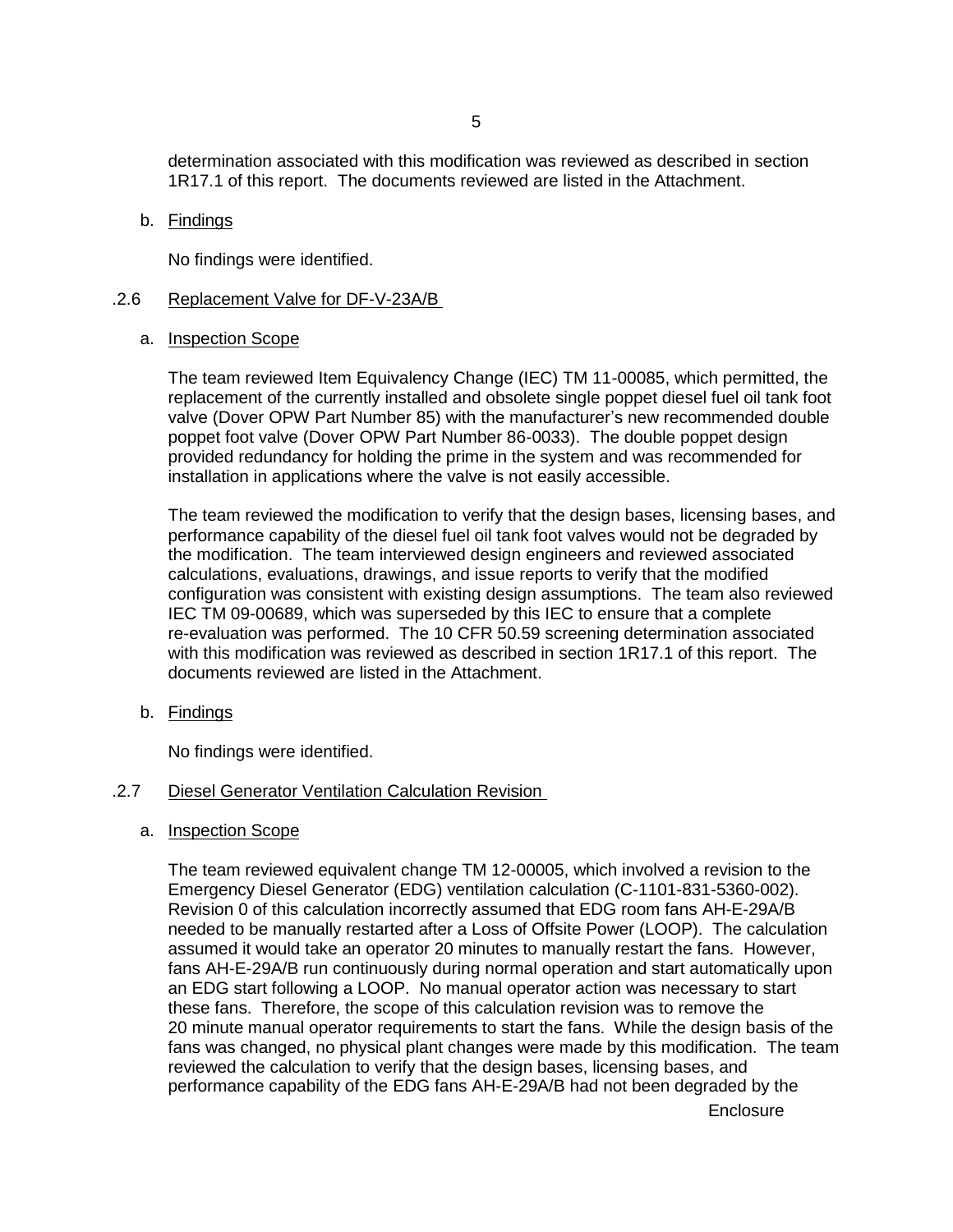modification. The team interviewed design engineers and reviewed associated calculations, evaluations, drawings, procedures, and issue reports to verify the modification was consistent with existing design assumptions. Additionally, the team walked down the control room to verify that the fans where running and that operators where familiar with the fans' continuous mode of operation. The 10 CFR 50.59 screening determination associated with this modification was reviewed as described in section 1R17.1 of this report. The documents reviewed are listed in the Attachment.

b. Findings

No findings were identified.

## .2.8 Security Improvements

a. Inspection Scope

The team reviewed commercial change TM 10-00114, for advance work associated with a security improvements project to verify that the design bases, licensing bases, and performance capability of the plant had not been degraded by the modification. The team interviewed the responsible engineer, Site Operations Security Manager, and Station Fire Marshal and reviewed associated calculations, evaluations, drawings, work orders, and procedures to verify that the modifications were appropriately implemented and would function in accordance with the design assumptions. Additionally, the team walked down the accessible portions of the multiple modifications to ensure they were installed in accordance with the design instructions. The 10 CFR 50.59 screening determination associated with this modification was reviewed as described in section 1R17.1 of this report. The documents reviewed are listed in the Attachment.

b. Findings

No findings were identified.

## .2.9 Recent Security Upgrades

a. Inspection Scope

The team reviewed commercial change TM 12-00210, for advance work associated with the recent security upgrades to verify that the design bases, licensing bases, and performance capability of the plant had not been degraded by the modification. The team interviewed the responsible engineer and Site Operations Security Manager, as well as reviewed associated evaluations, drawings, work orders, and procedures to verify that the modifications were appropriately implemented and would function in accordance with the design assumptions. Additionally, the team walked down the accessible portions of the multiple modifications to ensure they were installed in accordance with the design instructions. The 10 CFR 50.59 screening determination associated with this modification was reviewed as described in section 1R17.1 of this report. The documents reviewed are listed in the Attachment.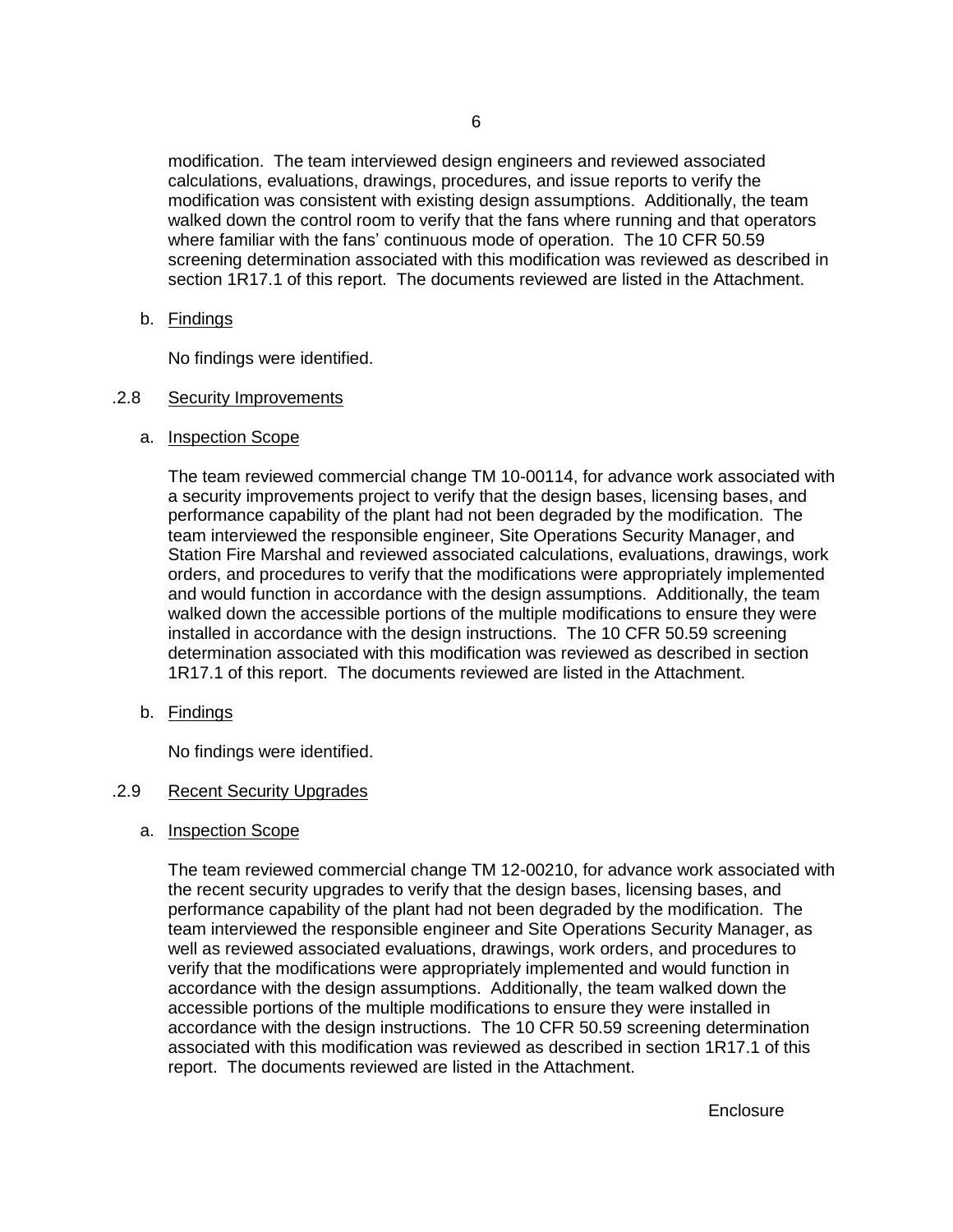b. Findings

No findings were identified.

## .2.10 12-00395, Fire Hazards Analysis Report Change for Letdown Manual Actions, Revision 0

a. Inspection Scope

The team reviewed modification TM 12-00395, which removed manual operator actions for reactor coolant system letdown restoration from the Fire Hazards Analysis Report (FHAR) for certain fire zones/areas. Letdown restoration is required for Fire Safe Shutdown when reactor coolant pump seal cooling has been maintained and one of the following conditions is met in a fire zone/area: 1) High pressure injection cooling is credited for decay heat removal in the fire zone/area or 2) Both pressurizer heater groups are subject to unavailability in the fire zone/area. Engineers had determined that several of the station fire zones/areas for which letdown restoration was credited in the FHAR, did not meet either of the two conditions specified above. Accordingly engineers removed letdown restoration requirements from the FHAR for those identified fire zones/areas.

The team reviewed the modification to verify that the design and licensing bases for postulated 10 CFR Part 50, Appendix R events had not been degraded by the modification. The team interviewed engineering staff and reviewed the FHAR, selected procedures, and drawings to confirm the details and assumptions in the modification. The team reviewed the revised FHAR to ensure it was properly updated for the fire zones/areas which did not require manual operator actions for letdown restoration. The documents reviewed are listed in the Attachment.

b. Findings

No findings were identified.

## .2.11 Commercial Grade Dedication of One Time UL Class K5 General Purpose Fuse 250 Volts

a. Inspection Scope

The team reviewed commercial grade dedication (CGD) TI-92-0013, which certified commercially procured 6 amp fuses for use in safety related applications. The CGD technical evaluation identified six critical characteristics to be verified for acceptance of the fuses. A 10 CFR Part 50, Appendix B certified facility was contracted to perform testing and evaluation to verify the fuses met the specified critical characteristics. Procurement engineers reviewed the test results and implemented this CGD on April 22, 2010 to certify eight fuses. Material inventory records indicated six of the eight fuses were subsequently issued for use and two remained in stock. Three of the fuses were issued under work order R2153711, EDG 1B Generator (EG-Y-1B) relay cabinet inspection and cleaning, performed on June 14, 2011.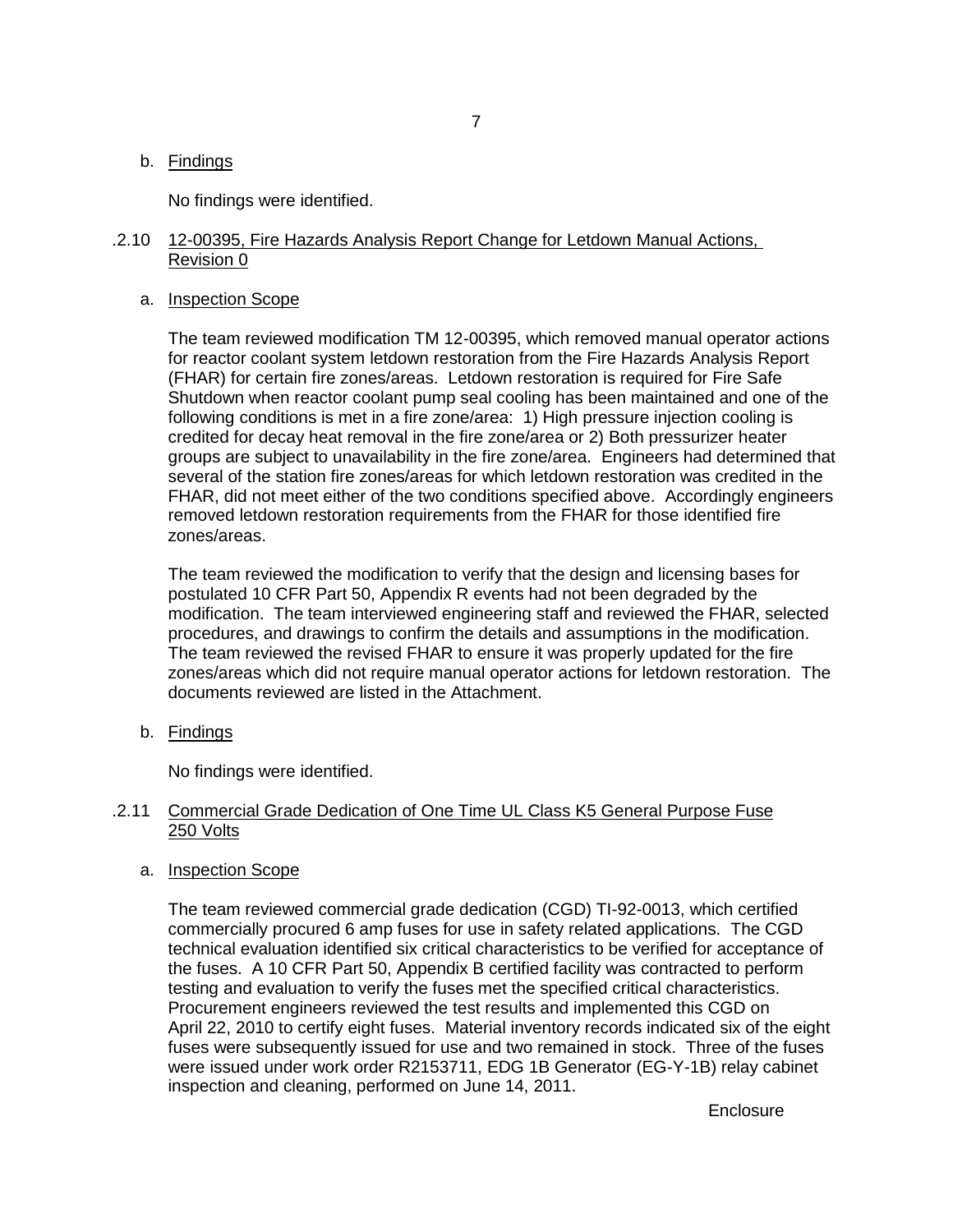The team reviewed the modification to verify that the design bases, licensing bases and performance capability of the EDG had not been degraded by the modification. The team interviewed procurement engineering staff and reviewed technical evaluations, industry test standards, and test results associated with the CGD to determine if the EDG and its support systems would function in accordance with design assumptions (Issue Report (IR) 1534891). The team reviewed the associated work order to verify that maintenance personnel implemented the modification as designed. The team reviewed the associated post-modification test results and performed a field verification of the fuse installation in the EG-Y-1B relay cabinet to verify the fuses were properly installed and no abnormal visual characteristics were present. The documents reviewed are listed in the Attachment.

b. Findings

No findings were identified.

#### .2.12 Joslyn Clark XKPM-10 Magnet and Rod Relay Kit

a. Inspection Scope

The team reviewed commercial grade dedication 09-00772, which certified commercially procured magnet and rod relay kits for use in safety related applications. The CGD technical evaluation identified nine critical characteristics to be verified for acceptance of the relay kits. The critical characteristics and acceptance criteria were developed based on TMI site operating experience, troubleshooting, corrective action program evaluations of failed relays, and a consultation with the manufacturer. All verification of critical characteristics for the group of 20 relay kits was performed by TMI staff. Material inventory records indicated one of these relay kits was issued for installation in ESAS cabinet 4B.

The team reviewed the modification to verify that the design bases, licensing bases and performance capability of the ESAS had not been degraded by the modification. The team interviewed procurement engineering staff and reviewed technical evaluations, industry test standards, and test results associated with the CGD evaluate whether the ESAS and its support systems would function in accordance with design assumptions. The team reviewed the associated work order to verify that maintenance personnel implemented the modification as designed. The team reviewed the associated postmodification test results and performed a field verification of the relay kit installation in ESAS cabinet 4B to verify the relay kit was properly installed and no abnormal visual characteristics were present. The documents reviewed are listed in the Attachment.

b. Findings

No findings were identified.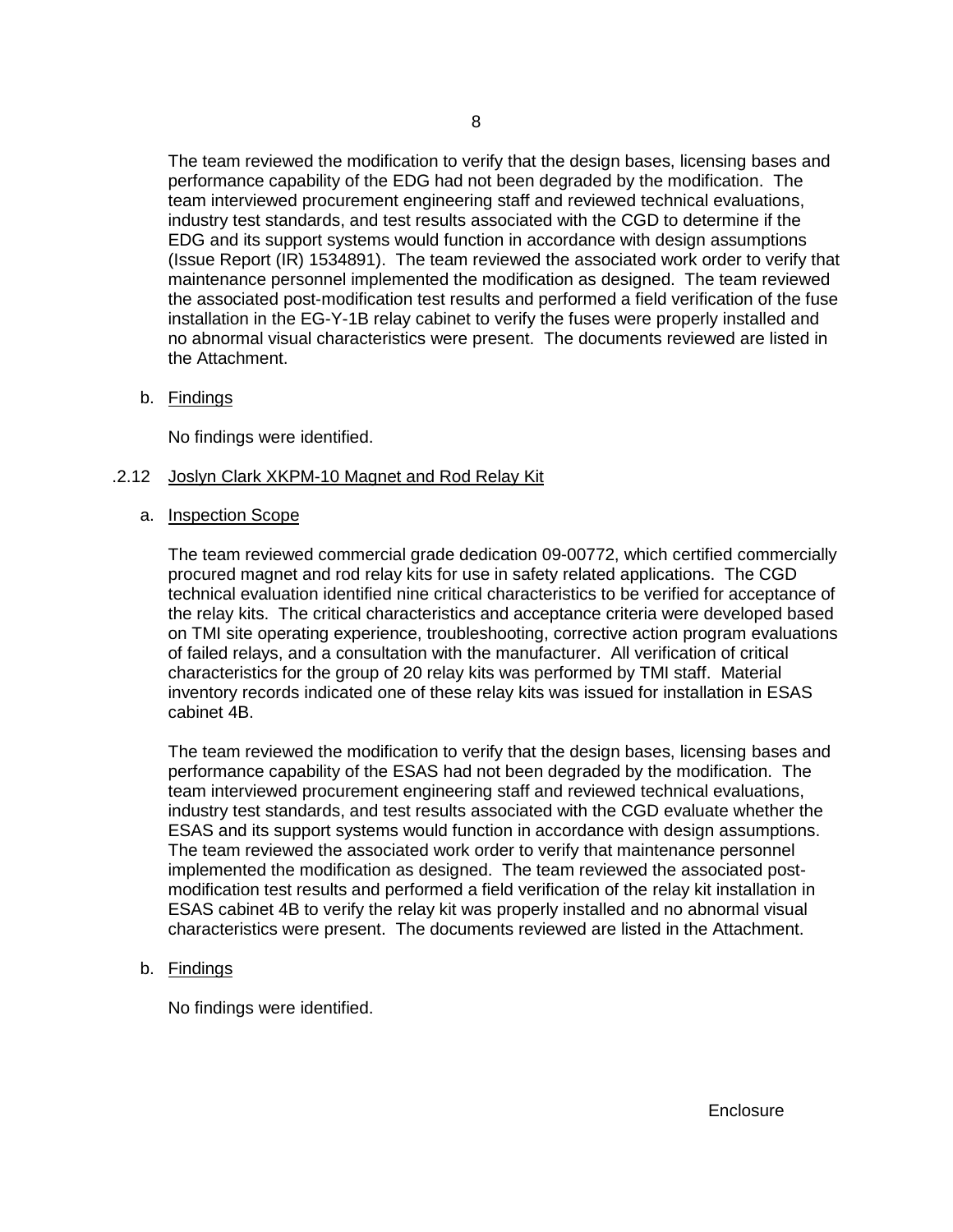# **4. OTHER ACTIVITIES**

## 4OA2 Identification and Resolution of Problems (IP 71152)

## a. Inspection Scope

The team reviewed a sample of issue reports associated with 10 CFR 50.59 and plant modification issues to evaluate whether Exelon was appropriately identifying, characterizing, and correcting problems associated with these areas, and whether the planned and/or completed corrective actions were appropriate. In addition, the team reviewed IRs written on issues identified during the inspection to verify adequate problem identification and incorporation of the problem into the corrective action system. The IRs reviewed are listed in the Attachment.

## b. Findings

No findings were identified.

## 4OA6 Meetings, including Exit

The team presented the inspection results to Mr. M. Newcomer, Plant Manager, and other members of Exelon's staff at an exit meeting on July 12, 2013. The team returned the proprietary information reviewed during the inspection and verified that this report does not contain proprietary information.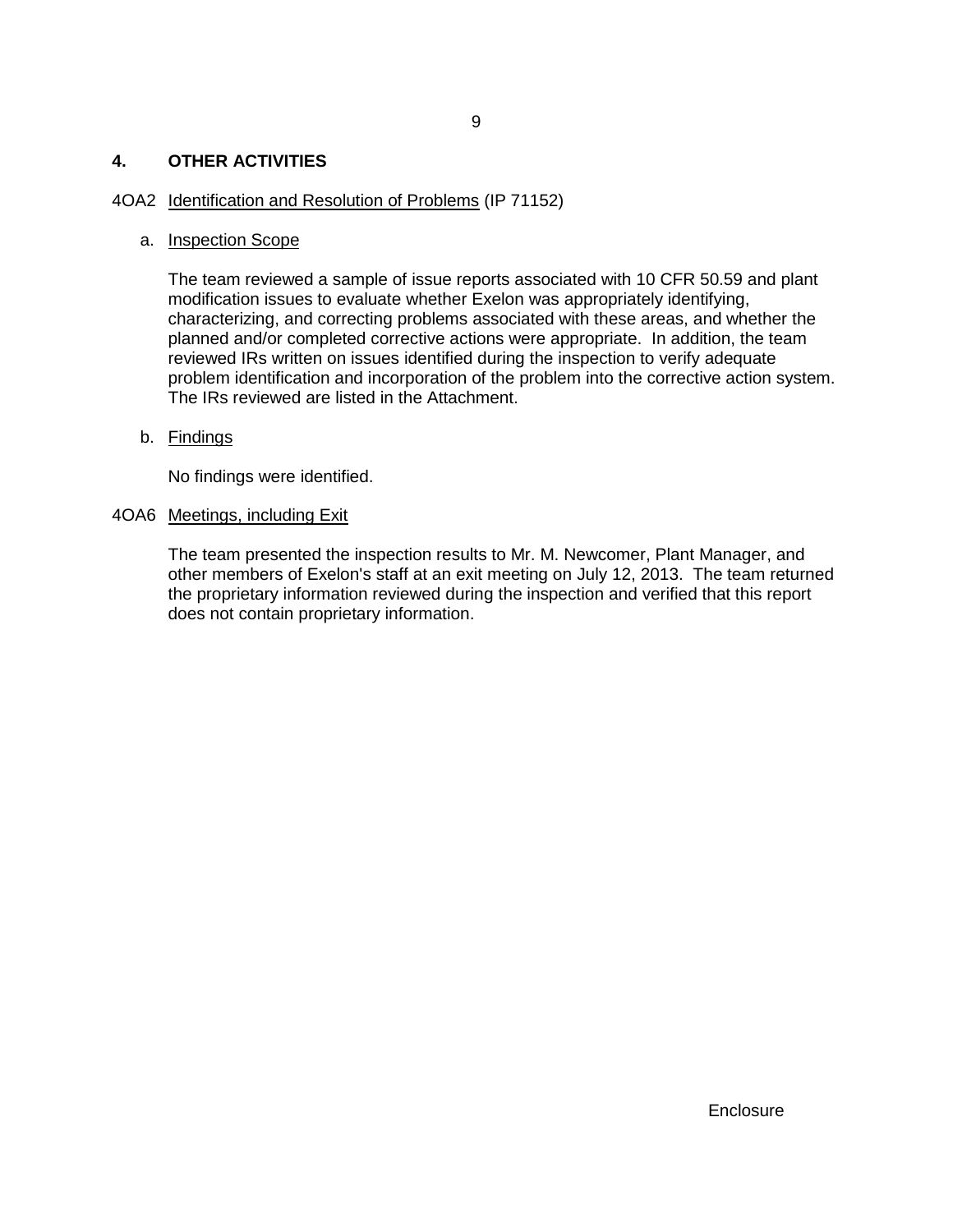# **ATTACHMENT**

A-1

# **SUPPLEMENTAL INFORMATION**

# **KEY POINTS OF CONTACT**

| <b>Exelon Personnel</b> |                                                     |
|-------------------------|-----------------------------------------------------|
| C. Armer                | <b>System Engineer</b>                              |
| D. Atherholt            | Manager, Regulatory Assurance                       |
| D. Auch                 | <b>Mechanical Design Engineer</b>                   |
| P. Bennett              | Manager, Mechanical Design Engineering              |
| S. Diven                | <b>System Engineer</b>                              |
| S. Dunkelberger         | Mechanical Design Engineer                          |
| J. Dullinger            | Director, Site Engineering                          |
| R. Ezzo                 | <b>Electrical Design Engineer</b>                   |
| M. Fitzwater            | Senior Regulatory Assurance Engineer                |
| D. Hull                 | <b>Mechanical Design Engineer</b>                   |
| K. Hurstic              | <b>Mechanical Design Engineer</b>                   |
| D. McGettrick           | <b>Lead Design Engineer</b>                         |
| F. McGuire              | <b>Mechanical Design Engineer</b>                   |
| W. McSorley             | <b>Flood Protection Engineer</b>                    |
| M. Mullens              | <b>Mechanical Design Engineer</b>                   |
| M Newcomer              | <b>Plant Manager</b>                                |
| J. Piazza               | Senior Manager, Design Engineering                  |
| J. Sherk                | <b>Mechanical Design Engineer</b>                   |
| <b>B.</b> Shumaker      | Manager, Emergency Preparedness                     |
| P. Sier                 | <b>Electrical Design Engineer</b>                   |
| <b>B.</b> Stein         | Supervisor, Procurement and Procurement Engineering |
| W. Stanley              | <b>Reactor Engineer</b>                             |
| K. Tremblay             | <b>Senior Procurement Engineer</b>                  |
|                         |                                                     |

## NRC

| D. Werkheiser | NRC, Senior Resident Inspector |
|---------------|--------------------------------|
| J. Heinly     | NRC, Resident Inspector        |

# **LIST OF ITEMS OPENED, CLOSED AND DISCUSSED**

None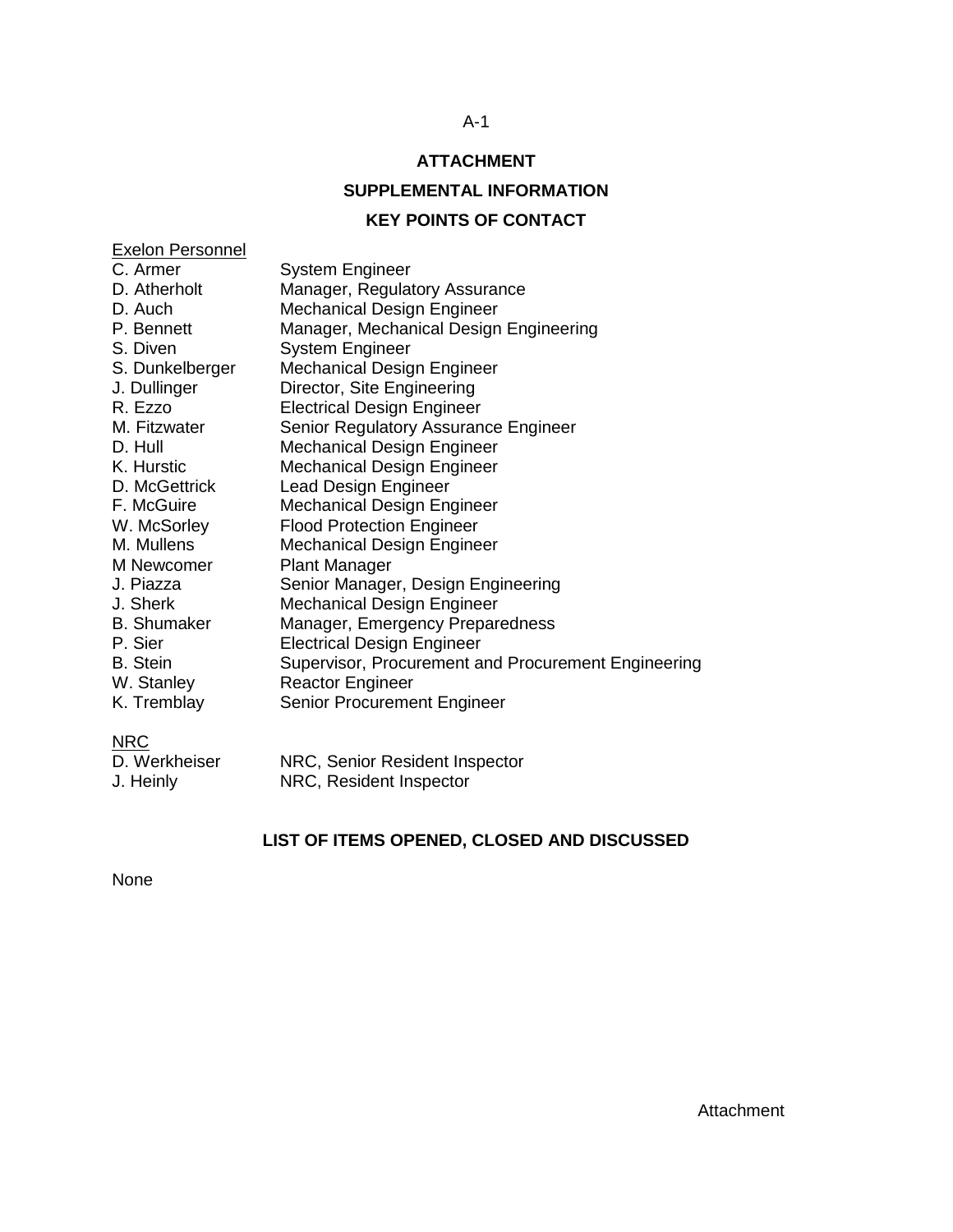## **LIST OF DOCUMENTS REVIEWED**

10 CFR 50.59 Evaluations ECR 10-00717, TMI Unit 1 Cycle 19 Core Reload Design, Revision 1 ECR 11-00487, Attachment 2, River Stage Discharge Analysis Revision, Revision 1 ECR 11-00512, Alternative Design for OTSG Nozzle Dam Seals, Revision 0 ECR 12-00129, TMI 50.2 EFPY P-T Limits, Revision 0 SE 08-00872, Spent Fuel Pool Rerack Project Phase 3, Revision 0 10 CFR 50.59 Screened-out Evaluations Commercial Grade Dedication 08-00518, Joslyn Clark Silver Contact Kit, Model KPM-1A dated July 18, 2011 Commercial Grade Dedication T1-96-0001, ½ Inch Anderson Greenwood Crosby Relief Valve, EG-V-1A/B, Revision 3 ECR 10-00017, Permanent Normal Reactor Bui8lding Cooling Changes Supporting Temporary Cooling, Revision 0 ECR 10-00129, MU-V-1A/1B/1C Discharge Vent (MU V-250A/250B/250C), Revision 0 ECR 10-00184, AH-C-1/1B Cooling Coil Replacement Modifications, Revision 0 ECR 10-00308, T1R19 FAC Piping Repairs, Revision 3 ECR 10-00309, Perform Weld Overlay on Pressurizer Spray Line, Revision 0 ECR 10-00429, Main Transformer Cooling Power Modification, Revision 4 ECR 11-00144, TMI Radio Refresh Project, Revision 2 ECR 11-00246, New River Level Instrumentation for IST, Revision 1 ECR 11-00426, External Flood Design Improvements, Revision 1 ECR 11-00537, DC-V-2A and DC-V-2B Packing Retaining Plate, Revision 0 ECR 12-00035, Decay Heat River Water Line Leak Repair, Revision 0 ECR 12-00071, Update Main Steam Safety Valve Calculation, Revision 0 ECR 12-00115, Alternate Power to MU9-FT-1/2/3/4, Revision 2 ECR 12-00207, AG-E-4B Discharge Damper Support, Revision 1 ECR 12-00240, Relay for Loss of Phase Event Modification, Revision 1 ECR 12-00277, Letdown Nozzle Full Structural Weld Overlay, Revision 0 ECR 12-00278, TMI-1 Pressurizer Heater Bundle Replacement, Revision 0 ECR 12-00283, EG-Y-1A Lube Oil Monitoring Capability, Revision 0

ECR 12-00452, Revise Set Point of Differential Relay RC-P-1C/87, Revision 0

OS-24 (Batch), Conduct of Operations during Abnormal and Emergency Events, dated August 23, 2011

## Audits and Self-Assessments

AR 1235081 (NOSA-TMI-11-05), Engineering Design Control Audit Report dated August 2011 AR 1452503, 10 CFR 50.59 Focused Area Self- Assessment Report dated March 28, 2013

**Calculations** 

C-1101-411-5350-025, Setpoint Accuracy of Main Steam Safety Valves Tested in Place: MS-V-17's, 18's, 19's, 20's and 21's, Revision 2

C-1101-541-E420-037, TMI-1 NS Pump IST Flow Accuracy, Revision 0

C-1101-862-E410-005, Diesel Fuel Transfer Pump HPSH, Revision 0

C-1101-831-5360-002, Diesel Generator Room Heating and Ventilation, Revision 1

Attachment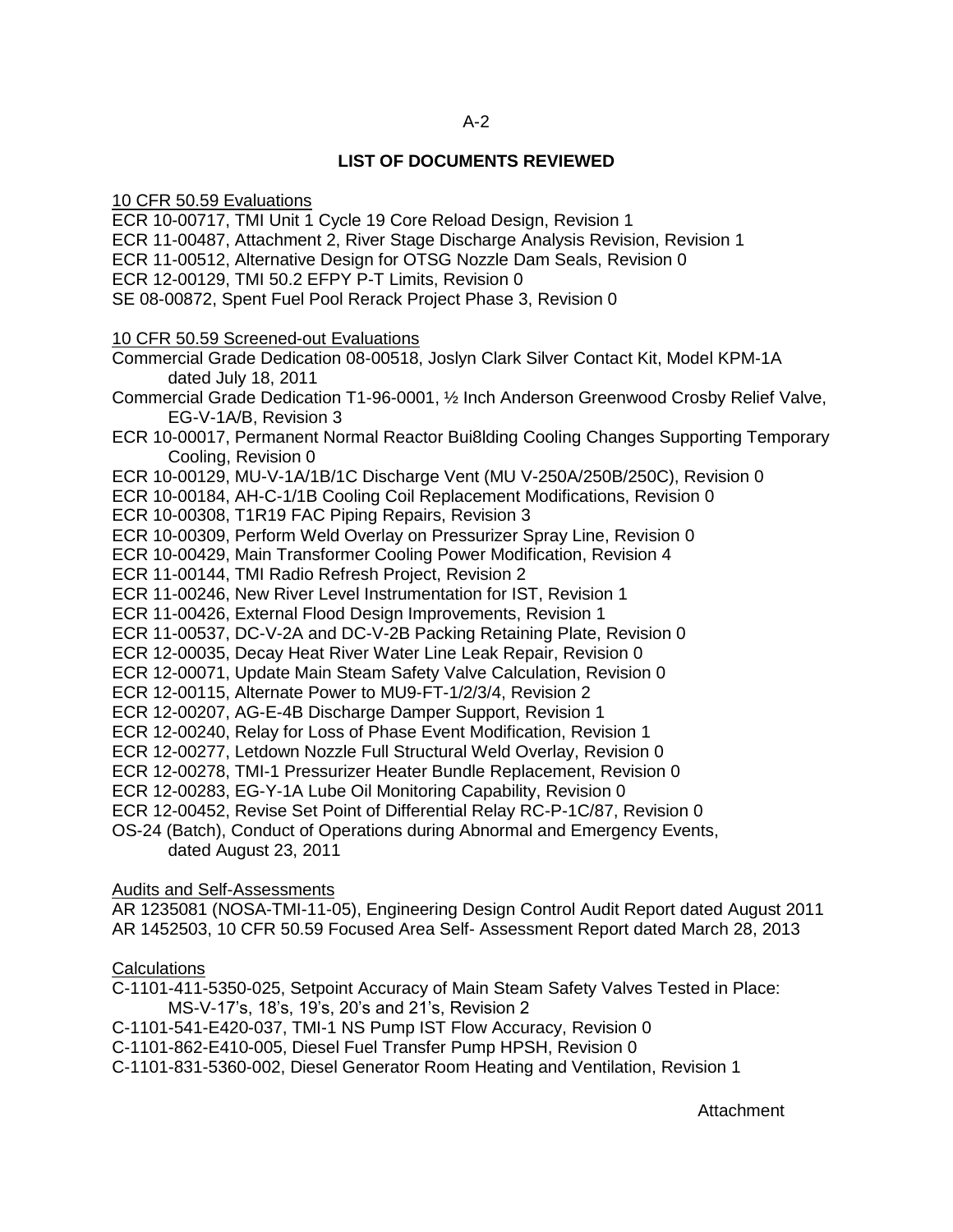Completed Surveillance or Post-Modification Tests

1303-4.14, RB 30 PSIG Analog Channels, performed 3/26/13

1420-EL-2, Preoperational Startup Testing of Electrical Equipment, performed on March 25, 2013

Delta SAP Expansion Result (OTSG Plug Roll Torque Plots), R026C036.00 and R026C037.00, performed 11/4/11

OP-TM-211-212, IST of MU-V-16A and MU-V-16B, performed on September 6, 2012

#### Issue Reports

| 0385281 | 1249905 | 1375469 | 1491049  |
|---------|---------|---------|----------|
| 1106397 | 1250175 | 1421916 | 1527464  |
| 1148906 | 1252965 | 1466929 | 1533843* |
| 1184881 | 1260301 | 1486912 | 1534604* |
| 1188866 | 1272726 | 1487470 | 1534641* |
| 1191892 | 1286515 | 1490074 | 1534736* |
| 1249758 | 1310997 | 1490081 | 1534891* |

\* IR written as a result of this inspection

## Drawings

02-1227163D, OTSG Wire Rope Stabilizer Assembly and Details, Revision 8

- 02-5064097D, EOSTG Hybrid Stabilizer Assembly, Revision 5
- 1E-120-01-001, Sht. 1, Site Plan Units No. 1&2 Above Ground Facilities Three Mile Island Generating Station, Revision 76
- 1E-133-07-019, Sht. 1, Site composite underground facilities TMI Nuclear Generating Station, Revision 17
- 1E-133-07-019, Sht. 2, Site composite underground facilities TMI Nuclear Generating Station, Revision 18
- 85-C-70013, Sht. 102A, MCC1A Engineered Safeguard Valves Wiring, Revision 1
- 201-235, Sht. 4, Facilities Off-Site Elec. Sys. Loadcenter Distribution Loadcenter #3, Revision 9
- 208-690, Sht. 1, Electrical Elementary Diagram, 480V Cont. Ctr. 1A-ESV Unit 2D (Make-up Pump Recirc Isolation Valve MU-V-36, Revision 6
- 208-690, Sht. 2, Electrical Elementary Diagram, 480V Cont. Ctr. 1B-ESV Unit 2D (Make-up Pump Recirc Isolation Valve MU-V-37, Revision 4
- 208-442, Sht. 1, Electrical Elementary Diagram, 480V Cont. Ctr. 1A-ESV Unit 4B (Emerg. Make-up Valve MU-V-16A), Revision 13
- 208-442, Sht. 2, Electrical Elementary Diagram, 480V Cont. Ctr. 1A-ESV Unit 4C (Emerg. Make-up Valve MU-V-16B), Revision 5
- 209-1047, Annunciator System Electrical Elementary Diagram Annunciator Light Box #M, Revision 1
- 302-645, Decay Heat Flow Diagram, Closed Cycle Cooling Water, Revision 39
- 302-660, Make-up and Purification Flow Diagram, Revision 45

302-661, Make-up and Purification Flow Diagram, Revision 60

- 302-844, Sht. 1, Turbine Bldg. Diesel Gen. Sys & Out-Building H & V Flow Diagram, Revision 38
- 308-946, Sht. 1, Reactor Coolant System RCS Benchmark Elevations Schematic Layout, Revision 5

Attachment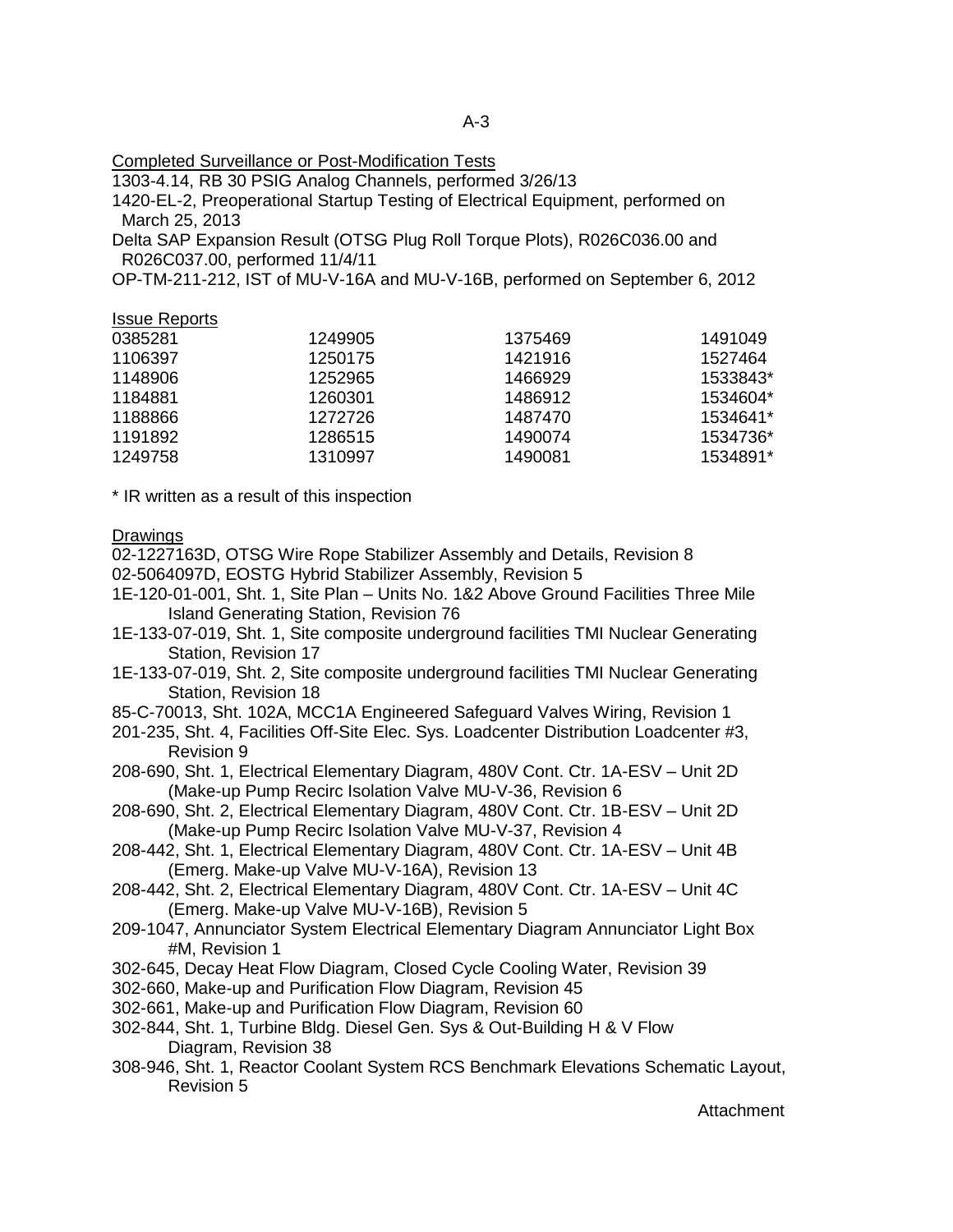509E254CE, Sht. 1, Diagram Wiring and VM-TM-0299, Revision 9 D42-421115, Sht. 1, Wiring Diagram – Compartment 4A, Revision 13

Engineering Evaluations

32-9080237 (90A1504), Engineering Analysis for the Three Mile Island Nuclear Generating Station Replacement Steam Generator Nozzle Dams

| Maintenance Work Orders |                      |          |
|-------------------------|----------------------|----------|
| C <sub>2022551</sub>    | C <sub>2027589</sub> | C2029137 |
| C2024127                | C <sub>2027877</sub> | R2153711 |
| C2026726                | C <sub>2028141</sub> | R2184190 |

#### **Miscellaneous**

#138, Three Mile Island Pre-Fire Plan, Revision 3

- Appendix R Evaluation Report Three Mile Island Unit 1, Revision 25 ASME OMb Code – 1998, updated through 2000 addenda
- Electric Power Research Institute (EPRI) TE CGIFU02 CGI Joint Utility Task Group Commercial Grade Item Evaluation for UL 198D Listed Fuses, Revision 1
- EPRI TE CGIPR01, CGI Joint Utility Task Group Commercial Grade Item Evaluation for Pressure Regulators, Single Stage, Revision 0
- EPRI TE CGIVA11, CGI Joint Utility Task Group Commercial Grade Item Evaluation for Non-ASME Section III Metallic Relief Valves, Revision 0
- EPRI Topical Report 017218-R1, Guideline for Sampling in the Commercial Grade Item Acceptance Process dated January 1999
- EPRI Topical Report 105849, Generic Seismic Technical Evaluations of Replacement Items for Nuclear Power Plants – Item Specific Evaluations, dated March 1996
- Fire Model Analysis of TMI Unit 1 MSO Scenarios, Revision 1

IST-TMI-BDOC-V-01, Amergen Energy Company, LLC. Three Mile Island –

- Unit 1 Pump & Valve In-service Testing (IST) Program Bases Document, Revision 0
- NEI 96-07, Guidelines for 10 CFR 50.59 Implementation, Revision 1
- NRC Regulatory Guide 1.187, Guidance for Implementation of 10 CFR 50.59, Changes, Tests, and Experiments, dated November 2000

NRC Regulatory Guide 1.186, Guidance and Examples for Identifying 10 CFR 50.2 Design NUREG-1482, Guideline for In-service Testing at Nuclear Power Plants, Revision 2

TM-RN, Sht. 531, Gilbert Associates, INC. Bill of Material for Piping Specialties, Three Mile Island Nuclear Station – Unit 1

TMI-1 Updated Final Safety Analysis Report, Revision 21

- TMI-1 Technical Specifications, Amendment 279
- Three Mile Island Nuclear Station Pre-fire plan, SBO Diesel Generator Elev. 280'-6", Revision 1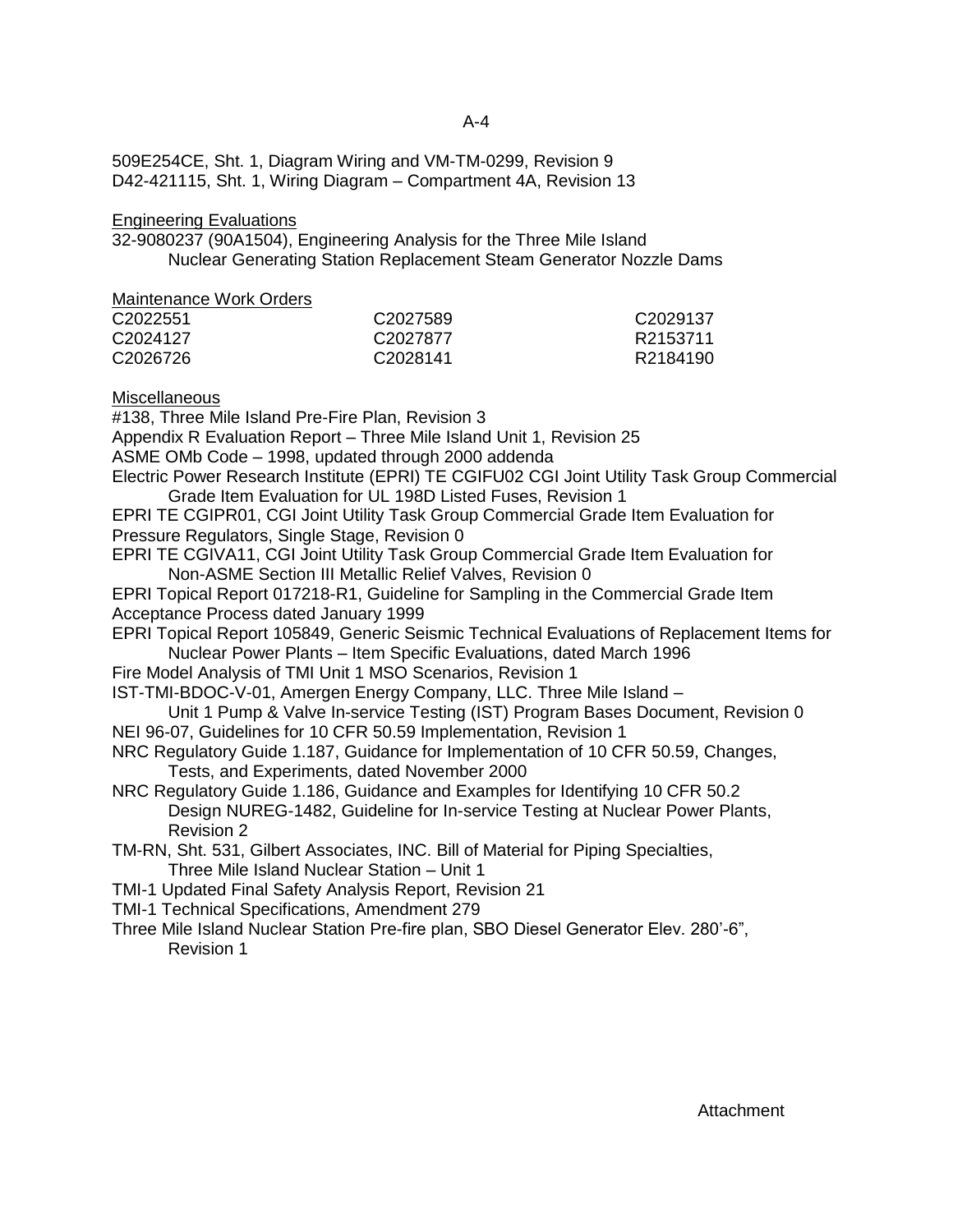**Modifications** 

Commercial Grade Dedication TI-92-0013, One Time UL Class K5 General Purpose Fuse 250 Volts dated April 22, 2010

Commercial Grade Dedication 09-00772, Joslyn Clark XKPM-10 Magnet and Rod Relay Kit TM-09-00689, Evaluate Replacement Valve for DF-V-23A/B, Revision 0, (superseded by

TM-11-00085, Replacement Valve for DF-V-23A/B, Revision 0)TM 10-00114, Air Intake Security Improvements, Revision 0

TM 11-00031, Issue NS Pump IST Flow Accuracy Calc, Revision 0

TM 11-00085, Replacement Valve for DF-V-23A/B, Revision 0

TM 11-00543, Alternate OTSG Tube Stabilizer, Revision 0

TM 11-00571, Equivalent Pressure Switch for FW-PS-29A, Revision 0

TM 12-00005, DV Ventilation Calculation Revision, Revision 0

TM 12-00210, 2012 Security Upgrades, Revision 0

TM 12-00331, MU-V-16A/B MSO Modification, Revision 0

TM 12-00395, FHAR Change for Letdown Manual Actions, Revision 0

TM 12-00471, ESAS AC Relay Replacement, Revision 2

**Procedures** 

1104-24M, Diesel Generator Building H & V System, Revision 20

1105-21, Main Annunciator Panel Beta Control System, Revision 14

1107-10, 13.2KV Distribution, Revision 43

1407-8, Computer Systems Maintenance, Revision 8

AD-AA-101-F-01, 13.2 KV distribution, Revision 37, update to procedure 1107-10

AD-AA-101-F-01, 13.2 KV distribution, Revision 42, update to procedure 1107-10

AD-AA-101-F-01, Document Site Approval Form for Swapping Steam

Generator Compartment Fans (AH-E-4A/B), Revision 4;

AD-AA-101-F-01, Document Site Approval Form for Stopping Steam

Generator Compartment Fan AH-E-4B, Revision 4

AD-AA-101-F-01, Testing Security Surveillance Systems, update to procedure

TSEC-IMP-1530.05, Revision 38

CC-AA-102, Design Input and Configuration Change Impact Screening, Revision 26

CC-AA-103, Configuration Change Control for Permanent Physical Plant Changes, Revision 24

CC-AA-112, Temporary Configuration Changes, Revision 19

LS-AA-104, Exelon 50.59 Review Process, Revision 7

LS-AA-104-1000, 50.59 Resource Manual, Revision 7

NF-AA-100, Reload Control Procedure, Revision 14

OP-AA-201-008, Attachment 2, Pre-fire plan change approval form, Revision 3 for Pre-fire plan #138, Revision 2

OP-TM-212-000, Decay Heat Removal System, Revision 17

OP-TM-212-451, Control of DH Train A Flow and Temperatures, Revision 4

PES-S-004, Sampling Plan, Revision 2

SM-AA-300, Procurement Engineering Support Activities, Revision 6

SM-AA-300-1001, Procurement Engineering Process and Responsibilities, Revision 14

TMI-IST-PLAN-INT4, In-service Testing (IST) Program Plan, Fourth Ten-Year Interval, September 23, 2004 – September 22, 2014, Commercial Service Date: September 2, 1974, Revision 4

Attachment